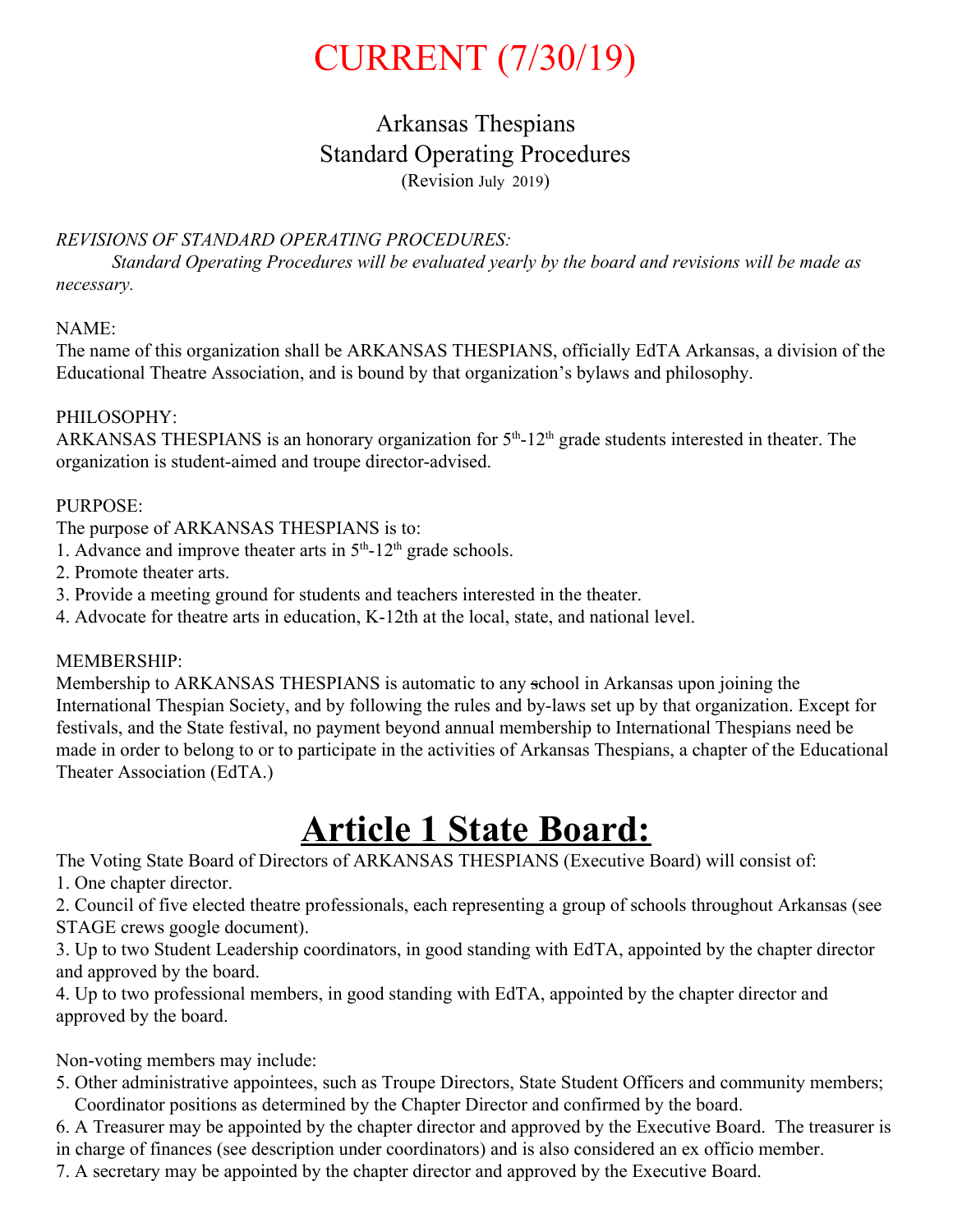8. The number of Executive Board members may be increased or decreased by an affirmative majority vote of the voting members.

**Section 1. Power of Duties.** The direction and management of the affairs of EdTA-Arkansas shall be vested in its Executive Board who shall have complete discretion over the business activities, funds and properties of EdTA-Arkansas, and who shall have complete authority with respect to the expenditures and disbursements necessary to carry out the purposes and activities of EdTA-Arkansas. A Chapter Director shall perform his or her duties in good faith, in a manner he or she reasonably believes to be in, or not opposed to, the best interests of EdTA-Arkansas and with the care that an ordinarily prudent person in a like position would use under similar circumstances.

**Section 2. Qualifications.** Any interested troupe director or other qualified person, who has participated in a state EdTA organization for at least four years and contributed to the state organization beyond sponsoring a local troupe (i.e. serving actively in a committee, as a chair, or as a coordinator) is eligible to serve on the Executive Board. In selecting Appointed Board members, the needs of EdTA-Arkansas shall be considered by the Chapter Director and the Executive Board in determining the persons whose qualifications best serve EdTA-Arkansas.

**Section 3. Terms of Office.** Elected executive board members shall serve staggered terms of five years as set forth in this code of regulations, commencing on July 1 and ending on June 30 of the fifth year thereafter, or until his or her successor is appointed. Executive board members may serve no more than two full five-year terms; however, the filling of an unexpired term of less than five years created by a vacancy shall not constitute a full term. The Chapter Director shall serve for a term of not less than four years and may be re-elected to office once, following the guidelines set by the EdTA. The student liaison director serves at the will of the board appointed by the chair with the board's approval.

**Section 5. Election of Executive Board.** Openings on the Executive Board shall be announced by the Chapter Director prior to September 1. Qualified candidates (see Section 2) from the STAGE crew up for election may apply to the Chapter Director after March 1 by submitting a letter of intent and resume. Should no one apply from the appropriate STAGE crew by April 19th at midnight, the position will be opened to a qualified member at large from the entire state on April 20. The deadline to apply for the member at large is April 30th at midnight. The position shall be elected by electronic vote (i.e. email) the first of May. The election shall be determined by majority vote and will be announced in the first week of June.

**Section 6. Removal.** The Executive Board may remove a board member by a majority vote of the Executive Board, at a meeting duly called and held for such purpose.

**Section 7. Vacancies.** The Chapter Director, with the Board's approval, may fill any vacancy by appointment, that may occur in the Board of Directors.

## **Section 8. Responsibilities and Duties of the Chapter Director**

The Chapter Director shall:

- 1. Attend each meeting called.
- 2. Preside over all meetings of the board.
- 3. Communicate quarterly with all troupe directors.
- 4. Recruit new troupes into ARKANSAS Thespians.
- 5. Oversee all ARKANSAS Thespians/EdTA events.

6. Keep an accurate record of expenditures and income and present an annual report, unless there is a State Treasurer, in which case the Chapter Director will coordinate these records with the State Treasurer.

- 7. Appoint coordinators as deemed necessary.
- 8. Coordinate notification of Thespian troupes and interested non-affiliated schools at least 6 weeks in advance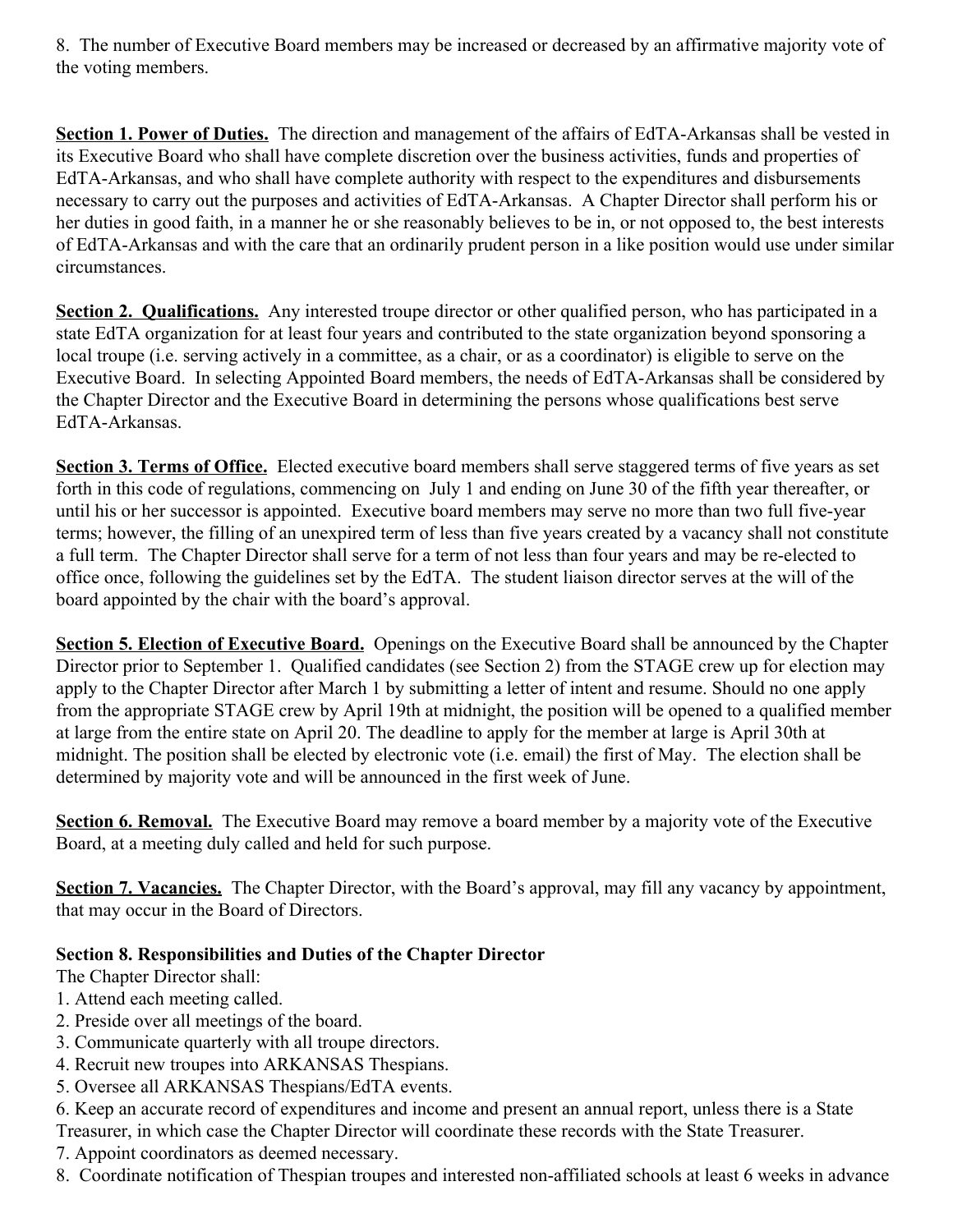of upcoming events, including rules and registration forms.

9. Assist public relations coordinator.

10. The Chapter Director shall be reimbursed for all travel and expenses dealing with ARKANSAS THESPIANS. (Leadership Summit, ACTAA Fall Conference, EdTA Fall Conference, and International Thespian Festival)

# **Section 9. Responsibilities and Duties of the Executive Board**

- 1. Attend each meeting called. The State Board will meet once during the summer months of June-August, once in September/October, and one meeting after State festival. Additional meetings may be called by the Chapter Director and/or Board.
- 2. At the Fall Planning Meeting, meet with your STAGE crew.
- 3. May contribute items to the agenda for all board meetings.
- 4. Frequently communicate with their stage crew (no fewer than quarterly) and forward designated emails from the Chapter Director to their Crew.
- 5. Each board member will be reimbursed for all travel, hotel and meals dealing with EdTA Arkansas with prior executive board approval providing funds are available.
- 6. Responsible for recruiting new troupes.
- 7. Make a concerted effort to attend a show or visit schools as a Board representative (especially to new directors).

# **Article 2 Finances:**

# Section 1. Arts Advocacy Grants

1. EdTA Arkansas will provide registration, transportation, lodging, and meals for the Advocacy Coordinator to attend National Arts Advocacy Day.

# Section 2. All State Show

- 1. EdTA Arkansas will budget a \$3000 grant each year to offset expenses for an All-State Show to be performed at the Arkansas Thespian Festival.
	- a. Any entity wishing to apply for the \$3000 grant must apply with the Chapter Director by July 1.
		- i. Application can be in the form of an email including:
			- 1. Name of Show
			- 2. Rehearsal Calendar (with locations)
			- 3. Proposed Budget
			- 4. Intent to adjudicated for ITF
- 2. An All State Show will be defined as
	- a. Open Auditions for the entire state (may be video audition)
	- b. Rehearsals must occur at multiple regions across the state
	- c. All members of Cast and Crew must be inducted thespians

# Section 3. Awards

- 1. The following awards are available each year to recognize service/contributions to EdTA Arkansas:
	- a. Hall of Fame
	- b. Gail Burns Educator of the Year
	- c. Administrator of the Year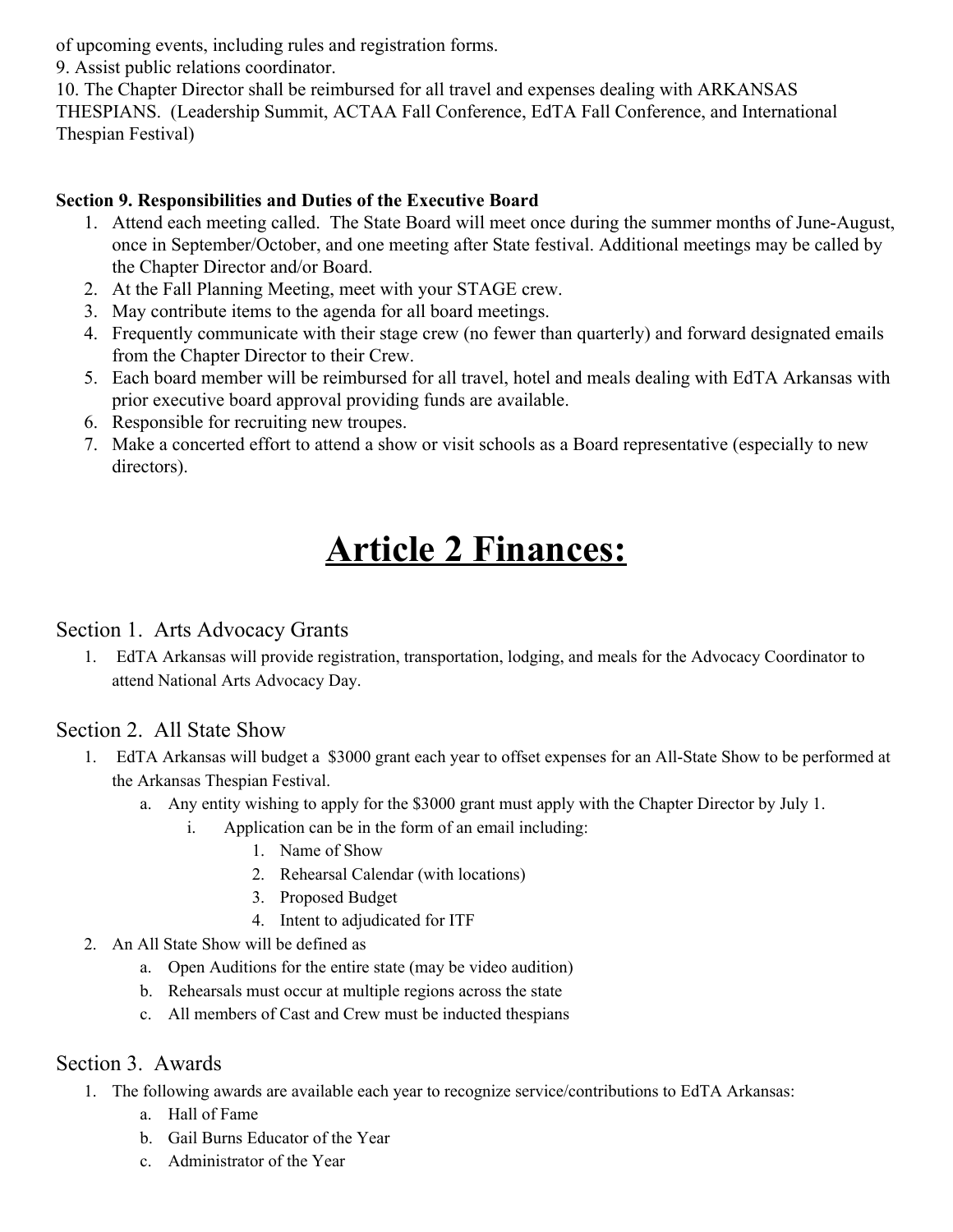2. The Rick Chudomelka Chapter Select Award will be given to the troupe selected to represent Arkansas at the International Thespian Festival.

# Section 4. Background Checks

- 1. Per the National Office anyone over the age of 18 that comes in contact with event participants must have a background check performed.
- 2. EdTA Arkansas currently pays \$44.85/month to Public Data Check for the ability to run background checks for adult event participants.

# Section 5. Chapter Spending

- 1. Mileage/Per Diem Anyone approved for travel on behalf of EdTA Arkansas will be reimbursed the following amounts for:
	- a. Personal vehicle mileage .55/mile
	- b. Per Diem (meals not covered by EdTA Arkansas)
		- i. Breakfast \$10
		- ii. Lunch \$15
		- iii. Dinner \$25
	- c. Overnight accommodations (not covered by EdTA Arkansas) up to \$129/night.
	- d. Any exceptions shall be discussed with the Chapter Director on an as-needed basis.
- 2. Chapter Director EdTA Arkansas will pay/reimburse the following expenses for the Chapter Director when on EdTA Arkansas approved business:
	- a. Personal vehicle mileage
	- b. Commercial Airfare
	- c. Meals
	- d. Overnight Accomodations
	- e. Event fees for:
		- i. International Thespian Festival
		- ii. Arkansas Communication and Theater Arts Fall Conference
		- iii. EdTA Leadership Summit (EdTA requires Chapter Directors to attend)
		- iv. EdTA Annual Conference
	- f. Loss of income if required by the Chapter Director's School District.
	- g. Additional expenses with prior board approval
	- h. Chapter Director Expense Report needs to be downloaded from [www.arkansasthespians.org](http://www.arkansasthespians.org/) and submitted at the end of each month.
- 3. Executive Board EdTA Arkansas will pay/reimburse the following expenses for the Executive Board when on EdTA Arkansas approved business:
	- a. Personal vehicle mileage
	- b. Commercial Airfare
	- c. Meals
	- d. Overnight Accomodations
	- e. Event fees for:
		- i. EdTA Leadership Summit
	- f. Additional expenses with prior board approval
	- g. Executive Board Expense Report needs to be downloaded from [www.arkansasthespians.org](http://www.arkansasthespians.org/) and submitted at the end of each event.
- 4. Festival Coordinators EdTA Arkansas will pay/reimburse the following expenses for Festival Coordinators when traveling on EdTA Arkansas approved business: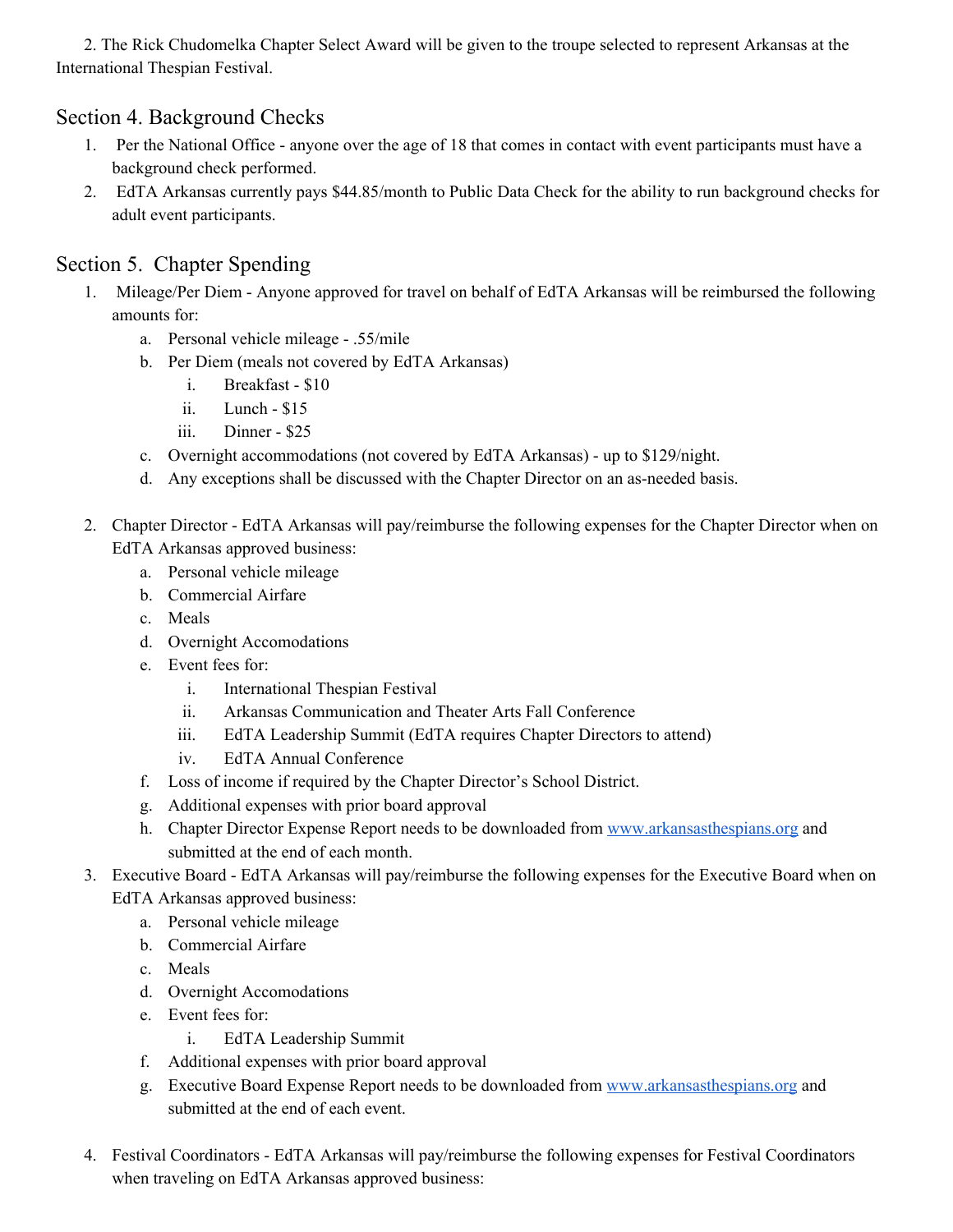- a. Personal vehicle mileage
- b. Meals
- c. Additional expenses with prior board approval
- d. Festival Coordinator Expense Report needs to be downloaded from [www.arkansasthespians.org](http://www.arkansasthespians.org/) and submitted at the end of each event.
- 5. State Thespian Officers EdTA Arkansas will pay/reimburse the following expenses for State Thespian Officers:
	- a. State Festival Registration
	- b. \$3000 per year will be allocated to offset the cost of the STO to attend the International Thespian Festival. This can be divided equally between the STO attending ITF but will never exceed the cost of ITF Registration plus Leadership Seminar fees. This fee can be handled in the following manner:
		- i. Reimbursed to the entity that paid the STO fee (school, student, parent, or a combination of the three).
		- ii. Paid directly to EdTA by EdTA Arkansas.
- 6. Additional Travel: Anything not addressed above needs Chapter Director approval at least one week in advance.

# Section 6. Charitable Giving

- 1. Broadway Cares/Equity Fights Aids When BC/EFA provides silent auction items for the STO Silent Auction, a donation will be made on behalf of EdTA Arkansas to BC/EFA. The amount of the donation will equal the cost to purchase the items. Any remaining money will be used to fund STO activities/scholarship.
- 2. Minute-To-Give-It When EdTA Arkansas conducts a Minute-To-Give-It activity at the Arkansas Thespian Festival, 50% of the proceeds will be donated to EdTA. The remaining 50% will be used to fund STO activities/scholarship.

# Section 7. Credit Card

- 1. EdTA Arkansas has a credit card through Capital One.
- 2. Current Authorized Users are
	- a. Chapter Director
	- b. Chapter Treasurer
	- c. STO Liaison
	- d. JR Festival Coordinator

# Section 8. Event Fees

- 1. One Act Festival
	- a. Thespian School Entry fee \$85
	- b. Non-Thespian School Entry Fee \$110
- 2. Junior Festival \$40
- 3. State Festival
	- a. Chapter Select Adjudication Fee \$25
	- b. Alumni Registration Fee \$30
	- c. Chaperone Registration Fee \$30
	- d. Student Registration Fee \$92
	- e. Troupe Director Registration Fee \$92
		- i. \$62 of this fee is held as a bond. If the director completes all of their assigned festival duties they will receive a \$62 credit toward their festival fees for the following year.
		- ii. Executive Board, Coordinators and Festival Chairs will attend State Festival for free.
- 4. Leadership Workshop
	- a. Student Registration Fee \$20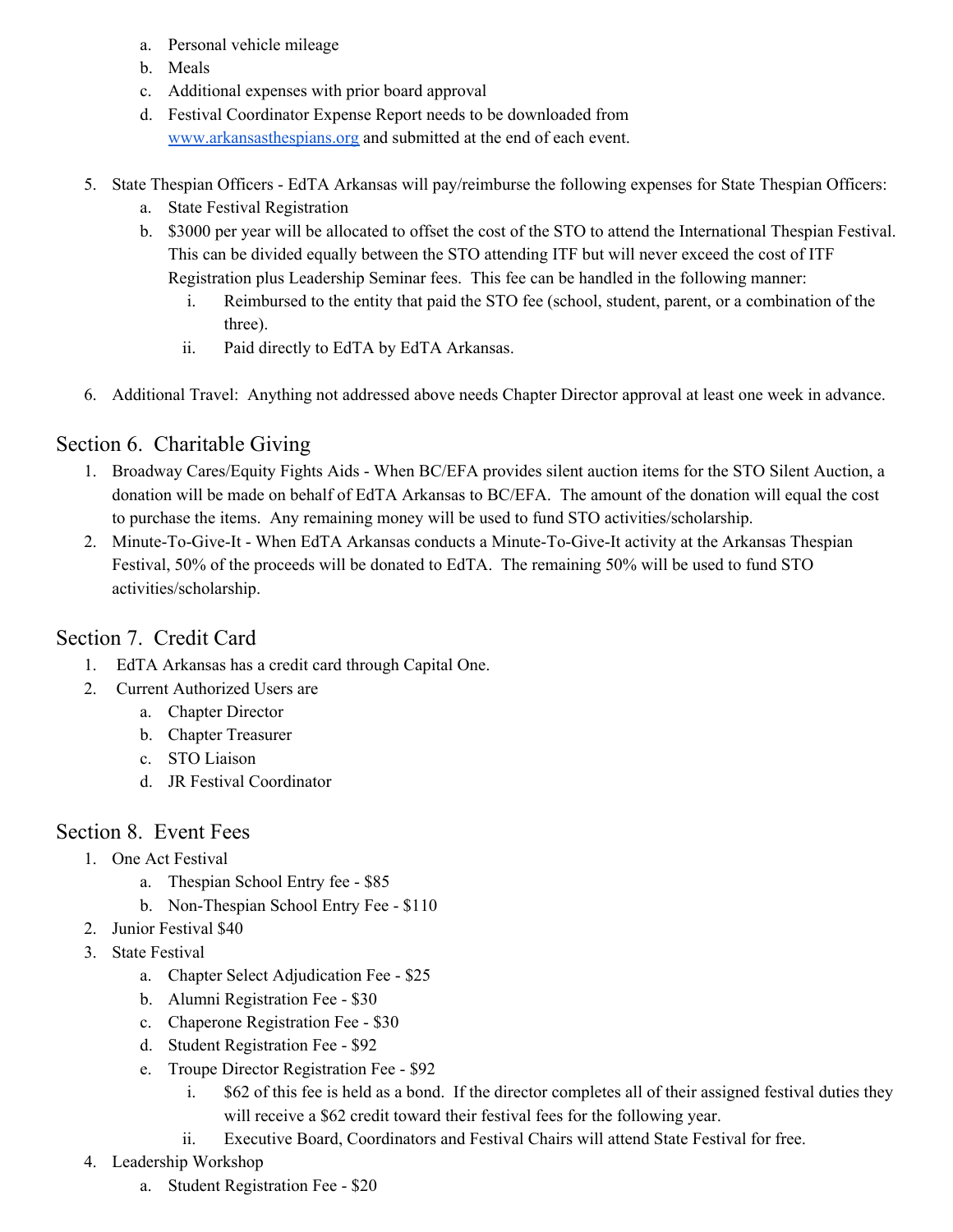- 5. Professional Development
	- a. Will be based on the cost of the professional development activity
- 6. Change Fees all changes made to One-Act, Jr. Festival, and/or State Festival entries will be assessed a \$10/change fee.

# Section 9. Guest Artists/Judges

- 1. Guest Artist/Workshop presenter payments
	- a.  $*2$  nights hotel = 5 workshops/judging section
	- b.  $*1$  night hotel = 3 workshops/judging section
	- c. \*We pay \$50 per workshop after the above has been met
	- d. \*\$200 for each tech challenge judge
	- e. \*\$50 for each section of judging/scholarship interview
	- f. \*Troupe directors who are judging as part of their festival responsibilities will only be paid for any sections that are in excess of two.
- 2. EdTA Arkansas will strive to provide the best guest artists possible for Arkansas Thespian Festival. In the event that airfare must be purchased, this should be done at least 45 days in advance of the start date of Arkansas Thespian Festival.

# Section 10. Income/Invoicing

- 1. Get a Square Account for credit card payments. Charge schools the processing fee 2.9% of the invoice total
- 2. Any event sponsored by EdTA AR or AR STO needs to be run through a registration system. This will be the easiest way to invoice.

# Section 11. Mainstage Adjudication

- 1. To encourage troupes to have full length productions adjudicated for ITF Mainstage consideration, EdTA Arkansas will pay 1/2 of the adjudication fees for any school performing for adjudication during Arkansas Thespian Festival.
- 2. In the event a school's production is selected to perform at ITF, EdTA Arkansas will reimburse the school their 1/2 of the adjudication fees.
- 3. Any school wishing to have a performance adjudicated during Arkansas Thespian Festival must have all the required paperwork and their 1/2 of the adjudication fees to the Chapter Director by October 1.

# Section 12. Outstanding Balances

1. Any troupe with an outstanding balance from a previous event will not be allowed to register for future events until their balance is paid in full.

# Section 13. Purchases

- 1. EdTA Arkansas Credit Card You may obtain the credit card from an approved user to make an approved purchase. Receipts should be submitted immediately to the Chapter Treasurer. Invoices/receipts not submitted within one week of purchase could become the financial responsibility of the purchaser.
- 2. EdTA Arkansas Check You may place an order for approved goods/or services and have an invoice mailed to EdTA Arkansas or emailed to the Chapter Treasurer.
- 3. EdTA Arkansas Amazon Account You may place an Amazon order using our Amazon Account which is connected to our credit card. Contact the Chapter Director for login/password.
- 4. Personal Credit/Debit/Cash This is a last resort option...You may make an approved purchase using your personal credit/debit/cash. To be reimbursed you must download the expense report from [www.arkansasthespians.org](http://www.arkansasthespians.org/) , complete it and submit it to the Chapter Treasurer.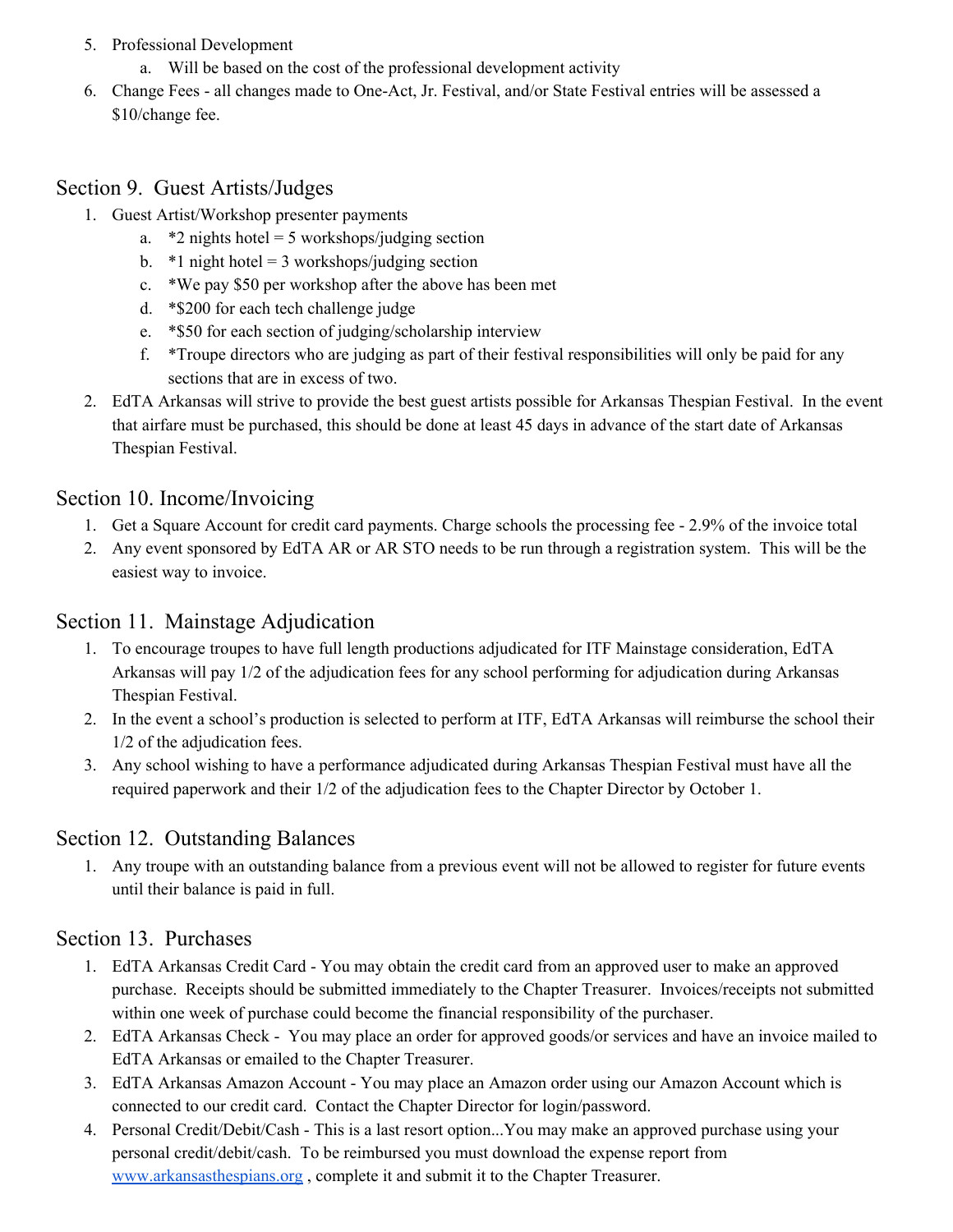5. Any purchase over \$999.99 requires Chapter Director approval.

## Section 14. Records

- 1. Per the National Office, all financial records must be kept for five years.
- 2. The Chapter Director will keep an accurate record of expenditure and income and present an annual report, unless there is a State Treasurer, in which case the Chapter Director will coordinate these records with the State **Treasurer**

# Section 15. Refunds/Credits

- 1. Entry Fees for State Festival (Unless noted on the registration system) Entry Drops received from the time registration closes until the published payment date will receive a 50% refund. After the published payment date there will be no refund.
- 2. Any troupe owed a refund/credit can choose to have payment issued up to 90 days after the conclusion of the current Festival or applied to the next year's festival.
- 3. Any existing credits for troupes not attending the next year's festival will be forfeited.

## Section 16. Scholarships

- 1. EdTA Arkansas currently awards the following scholarships:
	- a. Michelle Moss Theatre For Life Scholarship \$600.00
	- b. Marsha Wooley Theatre Education Scholarship \$600.00
	- c. Lisa Arey Performance Scholarship \$600.00
	- d. Doug Gilpin Technical Scholarship \$600.00
	- e. AR EdTA Performance Scholarship \$600.00
	- f. AR EdTA Theatre Education Scholarship \$600.00
	- g. Nancy Brown Leadership Scholarship \$500.00

# **Article 3 Coordinators:**

8. Oversee the planning of state events.

# *AR Thespian Appointed Coordinators and Chairs*

*Vacant Jobs and duties are highlighted in yellow.*

Deadline to apply May 1, 2019. Notification of coordinators May 15, 2019. Duties will begin July 1, 2019.

#### **The Festival Coordinator**

- 1. Work with Host Schools and Coordinators to plan festival.
- 2. Provide guidelines for registration materials, rules of competition, and ballots.
- 3. Determines a budget for festival, based on number of entries and anticipated income and communicates this to State Board. *The Chapter director is ultimately responsible for keeping the event in the black.*

#### **Alumni Coordinator**

Description: The main responsibility of the alumni coordinator is to maintain accurate records of AR Alumni Thespians, communicate with them, record, and report. This coordinator main goal is to track the success of our former students and keep them affiliated with our organization.

*This is a volunteer, non-paid position. Duties include but are not limited to:* June-August

Prepare a list of current graduates. Create a "proposal form to serve a upcoming festival" for the web.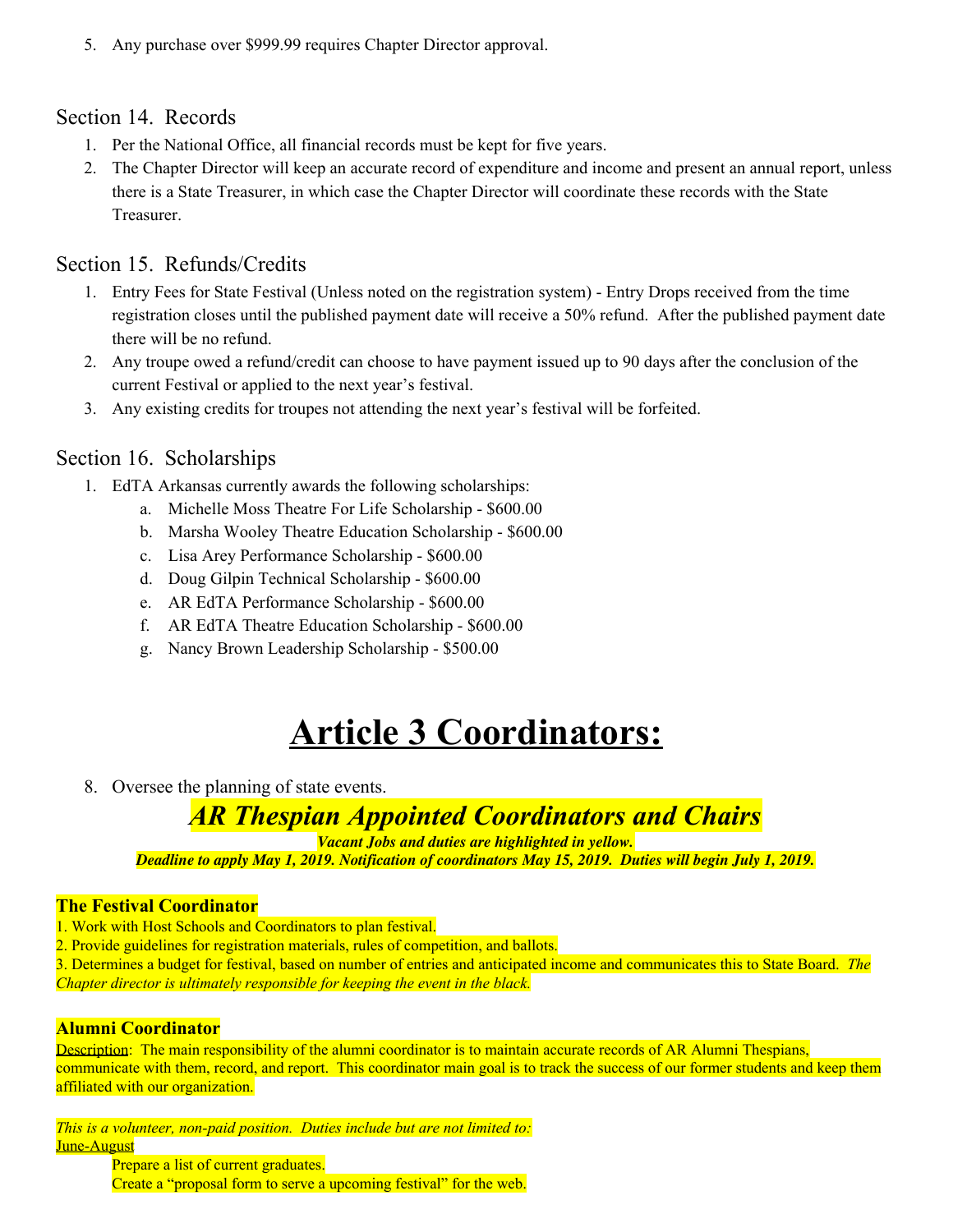Create a newsletter for the web just for AR Alumni. Create a contract.

September-Fall Planning Meet til November

Contact alumni chosen to come to festival.

Send them a contract.

Assign tasks/jobs for each alumni to serve at festival in prior to their arrival.

At festival

Set up tables and assign space for each alumni in advance of their arrival.

Following festival

Write thank you notes to all those who contributed to festival. Prepare a report and turn it into the Chapter Director prior to festival.

Individuals interesting in filling this position should complete the form and submit it to Michelle Moss, Arkansas Thespians Chapter Director, at [arthespians@gmail.com](mailto:arthespians@gmail.com) by May 1, 2019. Coordinators are required to meet July 28-30 for the Festival Planning Retreat, one meeting in the fall, and one meeting prior to State Festival.

## **Auditions and Scholarships Chair**

Description: The main responsibility of the auditions coordinator is to coordinate scholarship auditions at state festival.

*This is a volunteer, non-paid position. Duties include but are not limited to:*

June-August

Prepare and post audition information

Coordinate with the Chapter Director judges for auditions

Set up acceptd contract

Prepare summer workshops if necessary

September-Fall Planning Meet til November

Educate new directors on acceptd

assign space for each presenter in advance of their arrival

At festival

Set up tables and assign space for each presenter in advance of their arrival.

After festival

Write thank you notes to all those who contributed to festival.

Provide the list of scholarship winners to the chapter director and the public relations coordinator.

Complete and submit required post festival forms to EdTA.

Individuals interesting in filling this position should complete the form and submit it to Michelle Moss, Arkansas Thespians Chapter Director, at arthespians@gmail.com by May 1, 2019. Coordinators are required to meet July 28-30 for the Festival Planning Retreat, one meeting in the fall, and one meeting prior to State Festival.

## **Awards Chair**

Description: The main responsibility of the Awards Coordinator is to coordinate awards for all state events. *This is a volunteer, non-paid position. Duties include but are not limited to:*

June-August

Review the list of awards ordered for last year's festival and determine if there need to be any deletions or additions. Review procedure for giving awards and update.

Prepare suggested list of awards for this year and update website.

Update Honor Troupe Application, place on website

Work with Special Awards Coordinator to choose the committee to read and vote on special awards to be given at state festival which could include: AR Theatre Teacher of the Year, AR Administrator of the Year, Current Hall of Fame Recipient(s).

September-Fall Planning Meet til February

Begin arrangements for the awards ceremony.

Locate a company and place the order for the awards.

Order and create certificates where needed.

Coordinate and order ribbons/medallions for individual events.

Maintain the displays of all Hall of Fame Recipients

Collect Honor Troupe Applications and Slideshows to show at Festival.

#### At festival

Assemble the display for Hall of Fame Recipients. Unpack awards and distribute participation plaques.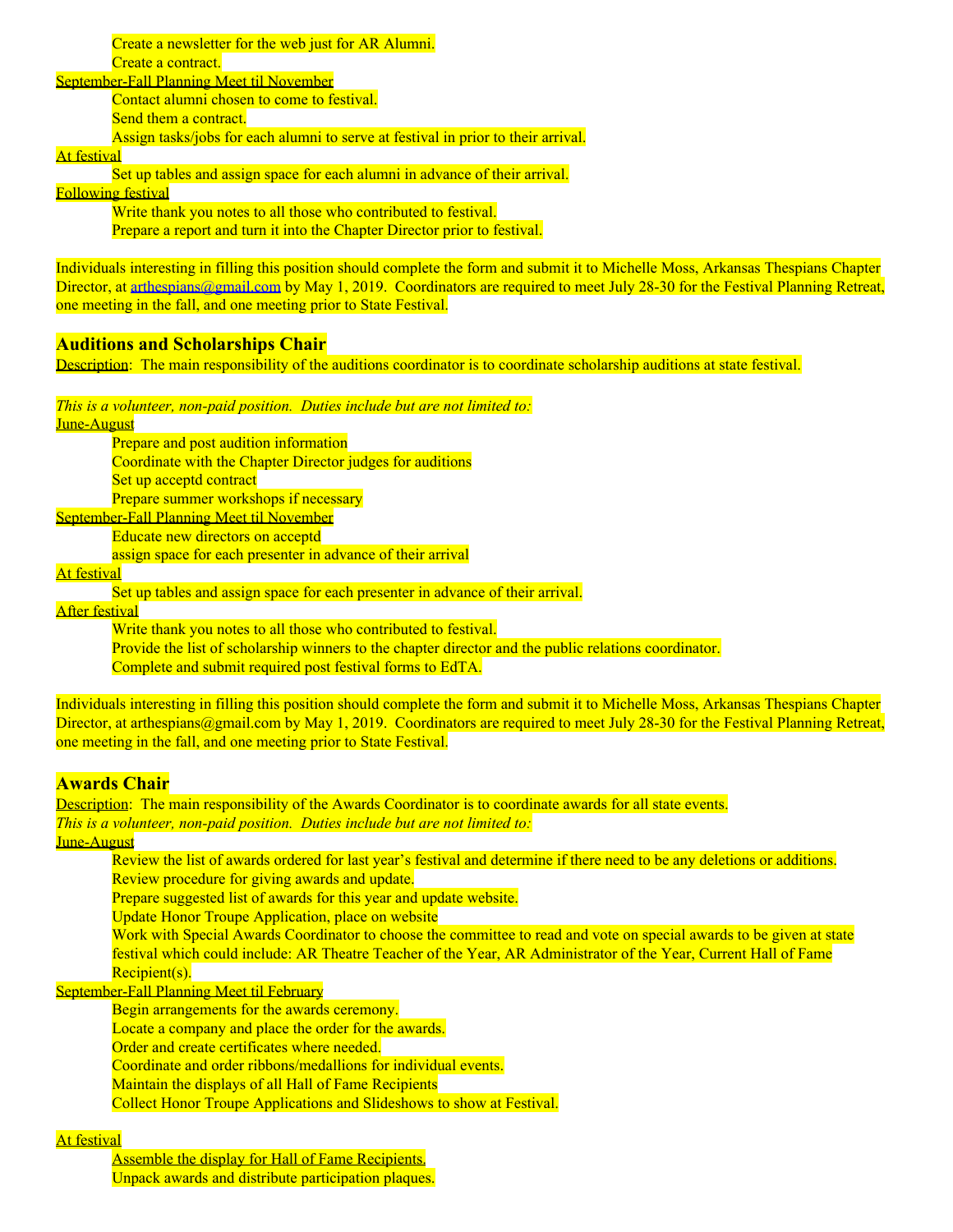Collect names of recipients of scholarships and individual event winners. Finalize who will be presenting these awards and make sure that they know where the award will be located at the presentation. Oversee the awards ceremonies and presentation of awards. Coordinate and run the Best of Show Showcase.

#### Following festival

Provide Chapter Director and the public relations coordinator with a list of award recipients and listing of awards presented.

Provide Chapter Director or treasurer with bills and receipts and detail listing of money spent. Contact last year's Hall of Fame Recipient(s), Administrator of the year, Teacher of the year, for a digital headshot.

Individuals interesting in filling this position should complete the form and submit it to Michelle Moss, Arkansas Thespians Chapter Director, at arthespians@gmail.com by May 1, 2019. Coordinators are required to meet July 28-30 for the Festival Planning Retreat, one meeting in the fall, and one meeting prior to State Festival.

#### **Vendor Chair**

Description: The responsibility of the expo coordinator is to communicate with the vendors and colleges/universities wishing to set up a table/display and layout the expo area for state events.

June-August

Compile a list of vendors, college and universities who have participated in ASTF for the past three years..

Compile and maintain a list of potential businesses..

Update the forms for the website.

Mail or email letters of explanation/invitation.

**September** 

Prepare a list of confirmations.

Send confirmation letters to invited vendors.

Submit to the registration chairperson a list of the vendors to compare to registration.

Design a layout of expo space.

Submit layout to the public relations for the program.

Prepare packets for vendors including festival program, name tag, and other needs-swag, meal tickets, etc.

Confirm all special needs with host.

At festival

Meet the vendors as they arrive and assist.

Arrange for each to receive a goodie bag.

Check that all workshop rooms are returned to their original order and all equipment is returned.

## Following festival

Write thank you notes.

Individuals interesting in filling this position should complete the form and submit it to Michelle Moss, Arkansas Thespians Chapter Director, at arthespians@gmail.com by May 1, 2019. Coordinators are required to meet July 28-30 for the Festival Planning Retreat, one meeting in the fall, and one meeting prior to State Festival.

#### **Membership Coordinator**

Description: Recognizing that "first-time troupes" may benefit from the experience of veteran festival attendees. The membership coordinator will maintain a buddy troupe system wherein first-time troupes are paired with veteran troupes and will provide support for troupes.

*This is a volunteer, non-paid position. Duties include but are not limited to:* June-August

Compile a list of new active troupes.

Compile and maintain a list of new troupe directors of active troupes.

Compose and mail letters to new troupes and troupe directors and offer any assistance AR Thespians can offer for the troupes to attend AR Thespian events.

### September-Fall Planning Meet

Send a follow up letter to new troupes and troupe directors congratulating them for attending the Fall Planning Meeting and encouraging them to attend future AR Thespian events.

Contact veteran troupes and troupe directors that may be willing to serve as buddy troupes. Start matching first-time troupes with veteran troupes.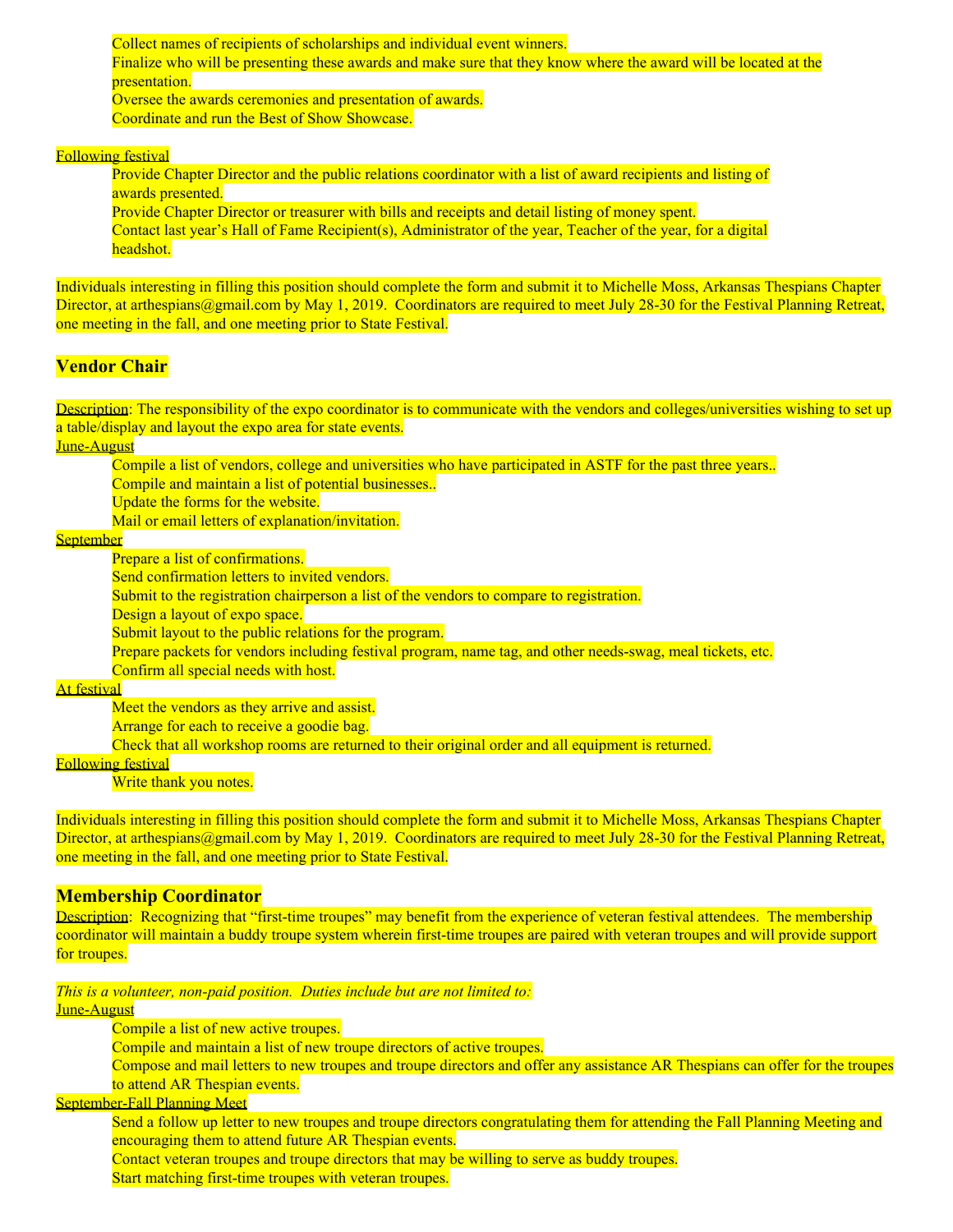Write letters to the matched troupes, including names and addresses of troupe directors and troupe presidents. Keep a database of matched troupes.

Informally check to see if matched troupes have made contact.

Organize a mentor meeting, to be held on the first or second day of state festival.

#### At festival

Meet the first-time troupes and new troupe directors as they arrive and assist them in any way possible. Set up and preside at the Mentor meeting at festival to answer questions for all first-time troupes and new troupe directors.

Be available throughout state festival to answer questions. Assign someone to sit at the information desk during the duration of festival.

### Following festival

Write thank you notes to veteran troupe directors.

Write letters to first-time troupes and new troupe directors thanking them for attending state festival and

encouraging participation at future events.

Prepare a report for the chapter director.

Individuals interesting in filling this position should complete the form and submit it to Michelle Moss, Arkansas Thespians Chapter Director, at arthespians@gmail.com by May 1, 2019. Coordinators are required to meet July 28-30 for the Festival Planning Retreat, one meeting in the fall, and one meeting prior to State Festival.

#### **Festival On- Site Chair**

Description: The festival on-site coordinator is responsible for all arrangements that need to be made locally. This includes preparations at the festival site.. The coordinator of local arrangements will work closely with the Chapter Director and/or festival coordinator in finalizing all details with the physical plant facilities and equipment. The host school will also be responsible for creating the festival atmosphere. This includes overseeing of guides as well as decorating committee and clean-up committee.

*This is a volunteer, non-paid position. Duties include but are not limited to:*

#### June-August

Prepare a floor plan of the school showing available rooms for festival events.

Prepare a bus flow plan communicating with the school.

#### September Fall Planning Meeting

Meet with board members to coordinate state festival activities.

Provide the board with a copy of the school's rules and regulations for security planning.

Compile emergency numbers and directions to local hospitals/urgent care centers.

Provide troupe directors with a bus flow plan, and a list of local hotels and restaurants.

Assist State Thespian Officers with needs for activities.

Provide specifics on performance spaces; size accessibility, technical capabilities, etc to directors and technical coordinator.

#### November-December

Attend the scheduling meeting to schedule workshops and rehearsals.

Secure walkie-talkies for festival weekend.

Secure drivers for airport transportation for guest, presenters and dignitaries.

Arrange signs for festival activities; silent auction, adult hospitality, workshop presenter rooms, IE Rooms, etc..

Organize student workers/volunteers.

Oversees the hospitality and meals coordinator.

#### At festival

Be available to assist the technical coordinator for rehearsals.

Provide workspace for the tab committee and teachers

Provide and set up the registration and hospitality areas.

Have parents and student runners available.

Arrange for locking and unlocking of rooms as needed.

Make arrangements for use of a copy machine.

Be available for assistance with transportation, food, and facility questions and set-up.

Individuals interesting in filling this position should complete the form and submit it to Michelle Moss, Arkansas Thespians Chapter Director, at arthespians@gmail.com by May 1, 2019. Coordinators are required to meet July 28-30 for the Festival Planning Retreat, one meeting in the fall, and one meeting prior to State Festival.

### **Hospitality and Meals Chair**

Description: This coordinator works directly with the On-Site Coordinator. Responsibilities include setting up and taking care of the hospitality room for our guest artists, workshop presenters, vendors, etc. as well as coordinating festival meals with the host facility.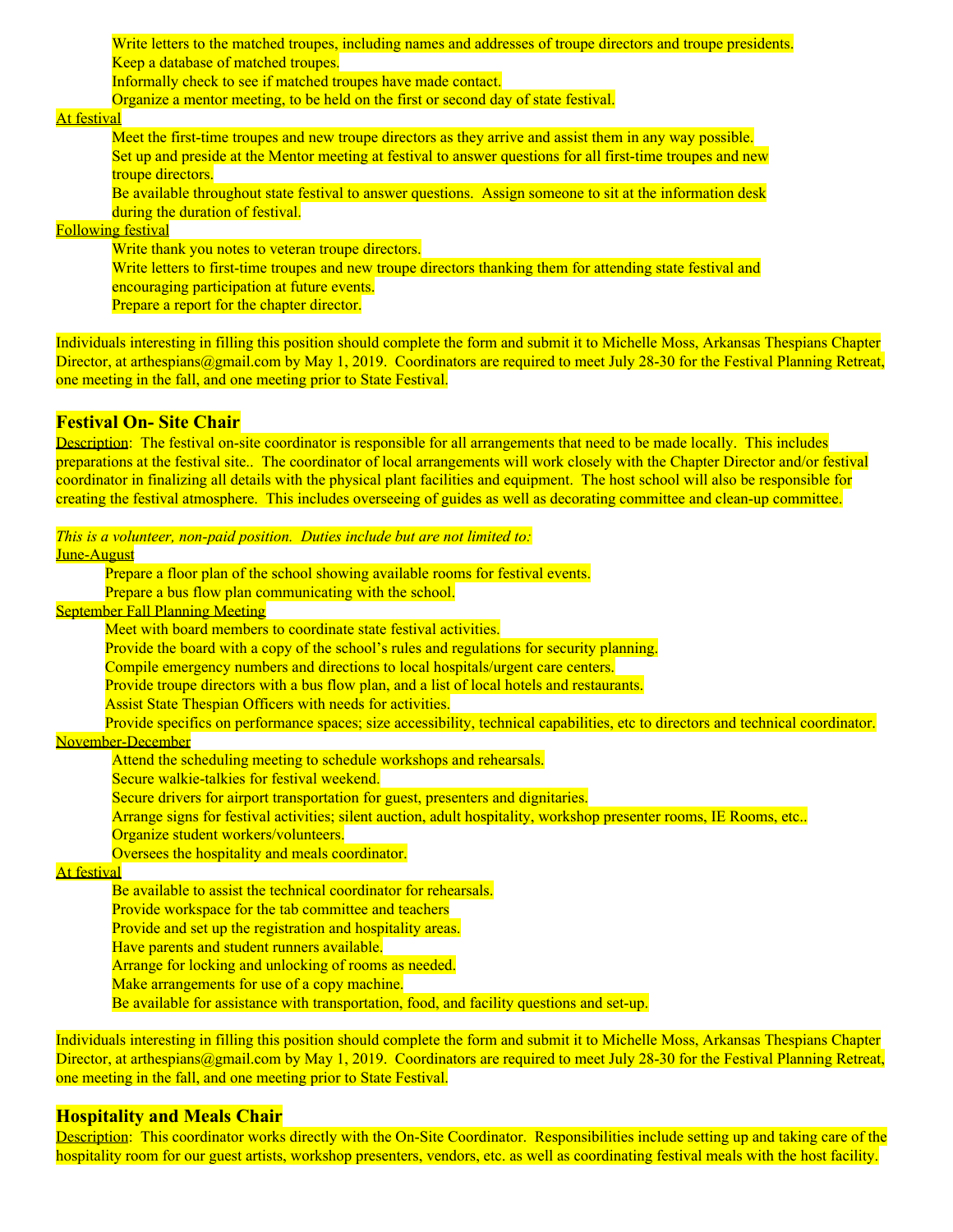*This is a volunteer, non-paid position. Duties include but are not limited to:* June-August

Review the contract with the host facility.

Contact host coordinator for room for the hospitality.

#### September-Fall Planning Meeting

Gather previous numbers and make arrangements for festival meals with a 10-20% increase.

Assign directors to jobs for each area.

One month before festival-Contact on-site coordinators for current numbers.

#### At festival

Meet with on-site coordinators to double check numbers.

Supervise areas to make sure needs are met.

Following festival

Write thank you notes. Complete a festival assessment.

Individuals interesting in filling this position should complete the form and submit it to Michelle Moss, Arkansas Thespians Chapter Director, at arthespians@gmail.com by May 1, 2019. Coordinators are required to meet July 28-30 for the Festival Planning Retreat, one meeting in the fall, and one meeting prior to State Festival.

## **Individual Events Chair**

Description: The main responsibility of the Individual Events Coordinator is to coordinate individual events at Festival.

#### *This is a volunteer, non-paid position. Duties include but are not limited to:*

June-August

Plan judges training dates and materials.

Report to directors for rule changes.

Plan and inform directors training on new rules and changes in individual events.

Work with registration coordinator to plan registration.

September-November

Prepare critique guidelines, rule sheets, evaluation sheets and ranking sheets for all events.

Submit to the awards coordinator the categories and number of awards necessary.

Report to directors on rule changes for individual events.

Attend scheduling meeting to resolve timing conflicts and determine room assignments.

Schedule a showcase best of show for state festival.

Work with registration coordinator to plan registration

Ensure that a person(s) has been appointed to oversee timekeepers for each IE round.

## January

**Section IE events** 

Train necessary judges to cover all events.

Send confirmation letters and/or emails to participants and judges/; timekeepers/door guards/hall monitors. (Could be included in the post-registration packet.)

### At festival

Hold a meeting with judges/timekeepers/door guards/hall monitors giving a brief orientation and written instructions. Supervise the individual events.

Arrange for distribution of the comment sheets.

Provide a list of winners to the Chapter Director to be sent to the EdTA Home Office and to the Awards Coordinator for the presentation of plaques.

### After Festival

Complete and submit required post festival forms to EdTA.

Individuals interesting in filling this position should complete the form and submit it to Michelle Moss, Arkansas Thespians Chapter Director, at arthespians@gmail.com by May 1, 2019. Coordinators are required to meet July 28-30 for the Festival Planning Retreat, one meeting in the fall, and one meeting prior to State Festival.

### **Information Desk/Social Media Chair**

Information Desk Description: This coordinator will be responsible for collecting information and staffing the information desk during the festival. This area needs to be accessible to the delegates throughout the festival and needs to be close to, but not in, the registration area.

Social Media Description: This coordinator will be responsible for collecting and distributing information to troupe directors via social media outlets. This coordinator will set up and monitor social media outlets for AR EdTA.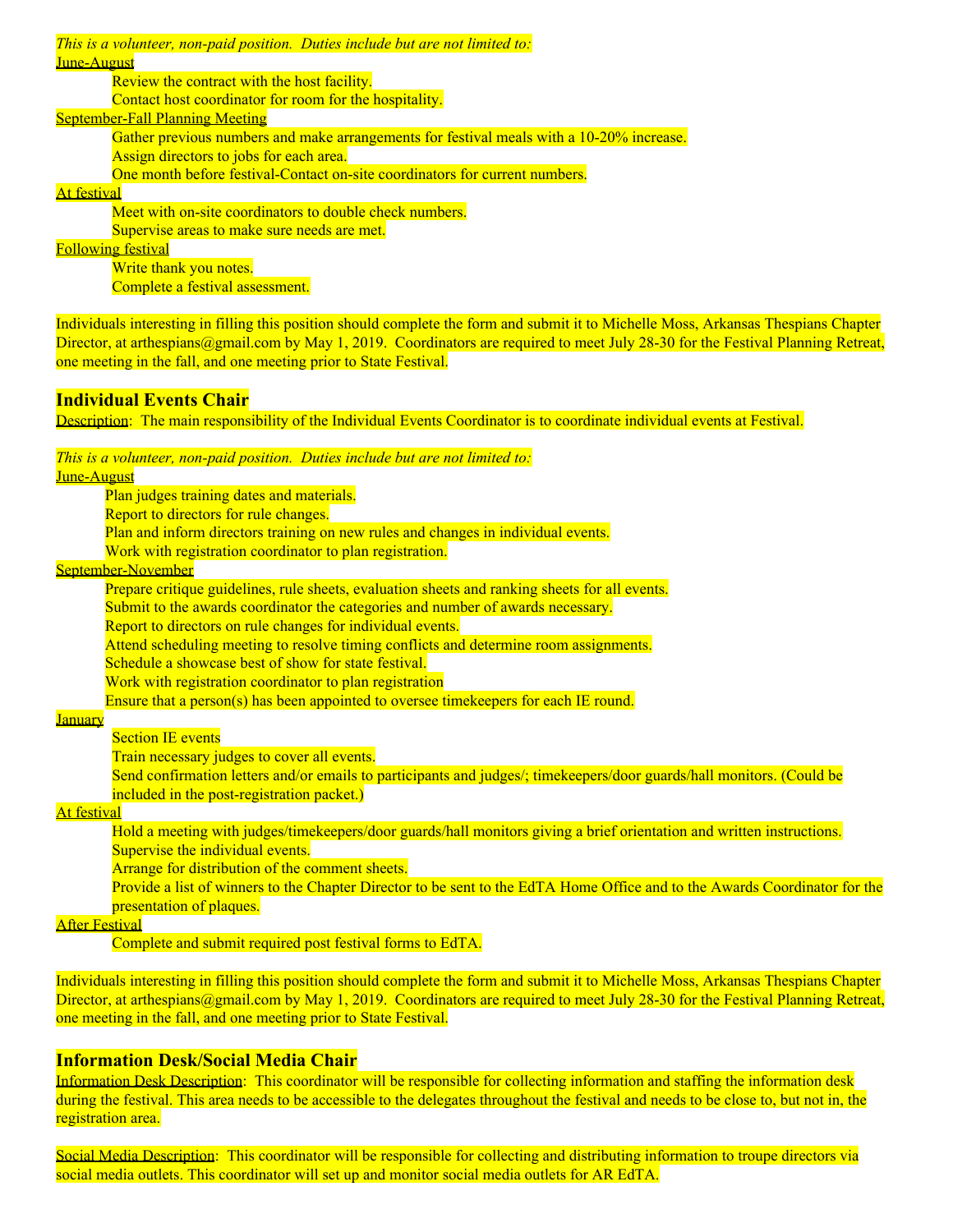*This is a volunteer, non-paid position. Duties include but are not limited to:*

Annual-Keep current on curriculum, advocacy, censorship, and other significant topics in Arkansas and report to the board. June-August

Work with the host to obtain phone numbers of emergency services. Work with the Host Coordinator to select a site for the information desk. Work with STO's to set up and monitor social media for festival.

#### September-November

Begin compiling lists of scheduled events.

Assist with the creation of signage for the various areas.

Work with the host coordinator on creating a map of the site to be used in the festival program.

Begin scheduling staff for the desk.

Begin compiling list of flagged materials at festival and reasons for material being flagged.

## At festival

Provide whatever schedules, lists, and maps for the desks.

Supervise staffing for the desk.

Constantly update info and assist registration people and other board members in updating information.

Maintain a posting of changes to the schedule.

Manage all Lost & Found Items.

Be able to provide medical information

Meet and greet all arriving troupe directors prior to them checking in a registration.

Monitor social media and ensure the social media policy is being followed.

Following festival

Prepare a report and turn in to the Chapter Director.

Individuals interesting in filling this position should complete the form and submit it to Michelle Moss, Arkansas Thespians Chapter Director, at arthespians@gmail.com by May 1, 2019. Coordinators are required to meet July 28-30 for the Festival Planning Retreat, one meeting in the fall, and one meeting prior to State Festival.

## **Junior Thespian Coordinator**

Description: The responsibilities of this coordinator is to maintain the current numbers, schools, and directors of Junior Thespian troupes active and non-active throughout the state as well as collecting information, communicating with those directors, and reporting to the board. The Junior Thespian Coordinator will also coordinate the two junior festivals (one for each side of the state to coincide with One Act Festivals).

*This is a volunteer, non-paid position. Duties include but are not limited to:*

## Annual

June-August Secure site for festival and correspond with One Act coordinator and Chapter Director Communicate with Junior Thespian Troupe Directors. Arrange age appropriate workshops at festival for this group. Create a newsletter to forward to the Webmaster for Junior Thespians. Create and push out survey for troupe directors for a pre-festival questionnaire September-November Recruit new Junior Thespian Troupes. Set up and finalize workshops, judges, schedule, and meals for festival At festival Be available for junior thespian troupes. Manage and run workshops **Lunch** Provide whatever schedules, lists, and maps for the desks. Supervise staffing for the desk. Constantly update info and assist registration people and other board members in updating information. Maintain a posting of changes to the schedule. Be able to provide medical information Meet and greet all arriving Junior troupe directors prior to them checking in a registration. Opening and Closing ceremony Following festival Thank you notes to troupes Prepare a report and turn in to the Chapter Director.

Create a post festival survey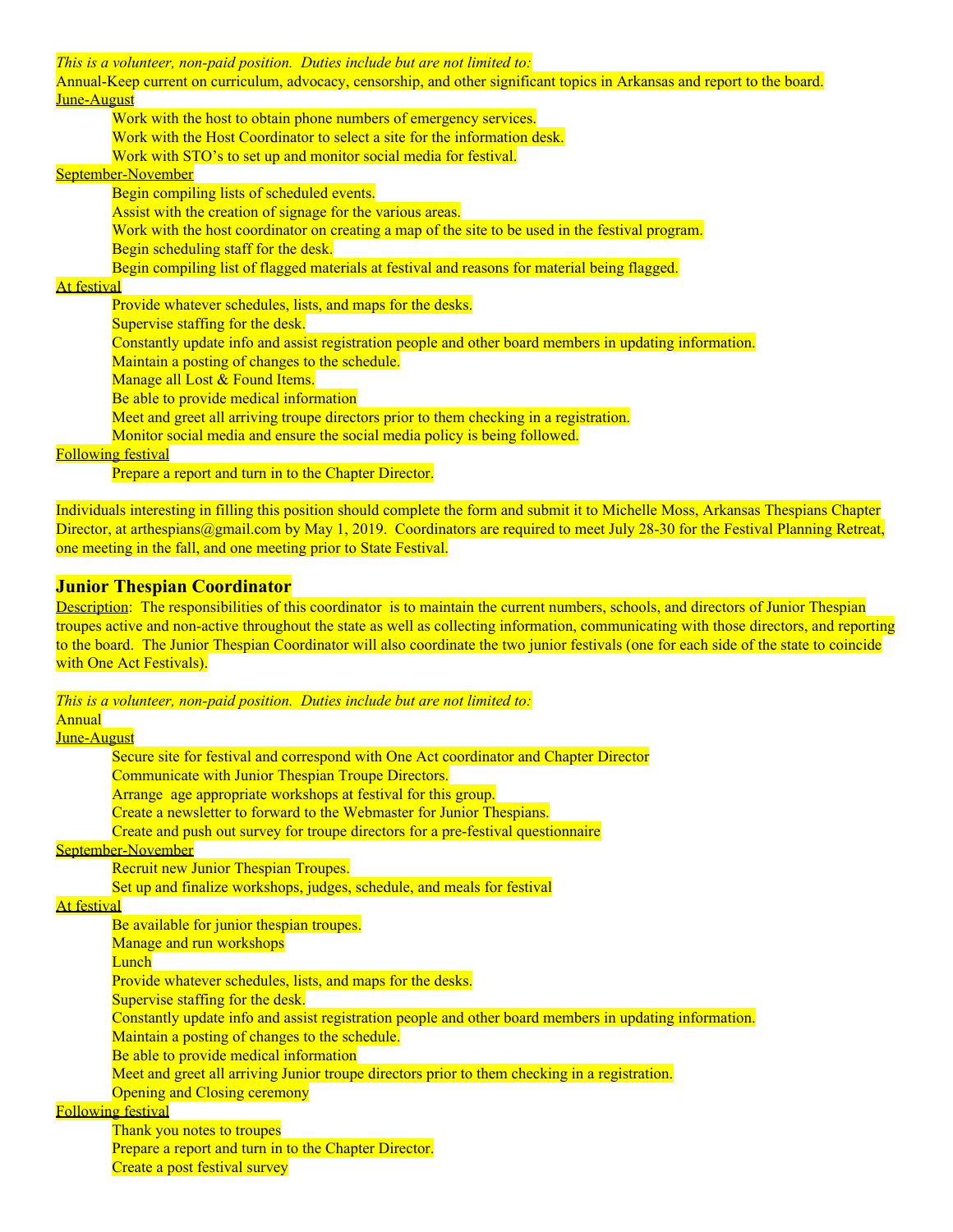Individuals interesting in filling this position should complete the form and submit it to Michelle Moss, Arkansas Thespians Chapter Director, at [arthespians@gmail.com](mailto:arthespians@gmail.com) by May 1, 2019. Board members are required to meet July 29-Aug 1 in Jonesboro, one meeting in the fall, and one meeting prior to State Festival.

#### **Opening Production/All State Show Chair**

Description: The most important objective for this coordinator is to facilitate the work of the director with the students and to give them an adult to whom they can go for help or information. The coordinator also acts as a liaison between director, tech director and the students. The coordinator needs to send information about rehearsal, etc. to all cast members. Once work has begun on the opening number, the coordinator is the primary contact person with the director. It is the job of the coordinator to see to it that the director understands the needs of the high school students and to keep the cast on track.

#### *This is a volunteer, non-paid position. Duties include but are not limited to:* June-August

Visit the site to get a rough idea of the space in which the production will occur. Meet with SSOs during summer meeting to plan opening number based on theme. Plan set, music, and costumes. Coordinate plans to teach all representatives the opening number at the fall planning meeting. Coordinate with the chapter director and the director of the state show every aspect of the show. Coordinate a production schedule with the director and host school with extra rehearsals as necessary. Meet with the director, host school coordinator, and the tech coordinator to discuss plans. Notify all troupes and email information, video clips, and contracts for representatives to bring to fall planning meeting.

#### September-Fall Planning meeting-November

Watch rehearsals and take notes from the director.

Coordinate cast/crew activities, including meals if necessary.

Save all receipts to give to chapter director.

Schedule, plan and attend production meeting with director and tech coordinator.

Troubleshoot as needed.

Make arrangements with the festival Site Coordinator for rehearsal time before festival begins.

Provide program information to public relations coordinator.

#### At festival

Provide Chapter Director with a list of those who should receive thank you letters.

Arrive at state festival site before cast and crew.

Troubleshoot as needed.

Co-Supervise set up and strike of the opening number production.

#### Post festival

Write thank you letters to director and others who helped with the production. Provide copies of all correspondence and forms to the chapter director. Give the chapter director a brief written evaluation of the job with recommendation for improvement at future festivals.

Individuals interesting in filling this position should complete the form and submit it to Michelle Moss, Arkansas Thespians Chapter Director, at arthespians@gmail.com by May 1, 2019. Coordinators are required to meet July 28-30 for the Festival Planning Retreat, one meeting in the fall, and one meeting prior to State Festival.

#### **PlayWorks Chair**

Description: Develop AR PlayWorks for festival and coordinating the AR PlayWorks program. The responsibilities also include maintaining PlayWorks information on the AR Thespians Website.

*This is a volunteer, non-paid position. Duties include but are not limited to:* June-August

Attend PlayWorks at ITF or research other states PlayWorks programs to use as a model.

Being available throughout the year for help, guidance, and question answering for students and their directors. Selecting readers/evaluators of submissions.

September-Fall Planning Meet

Collecting and verifying submissions. Contacting winning writers in a timely manner.

Coordinating the playworks schedule for festival.

At festival

Work with guest artists.

Following festival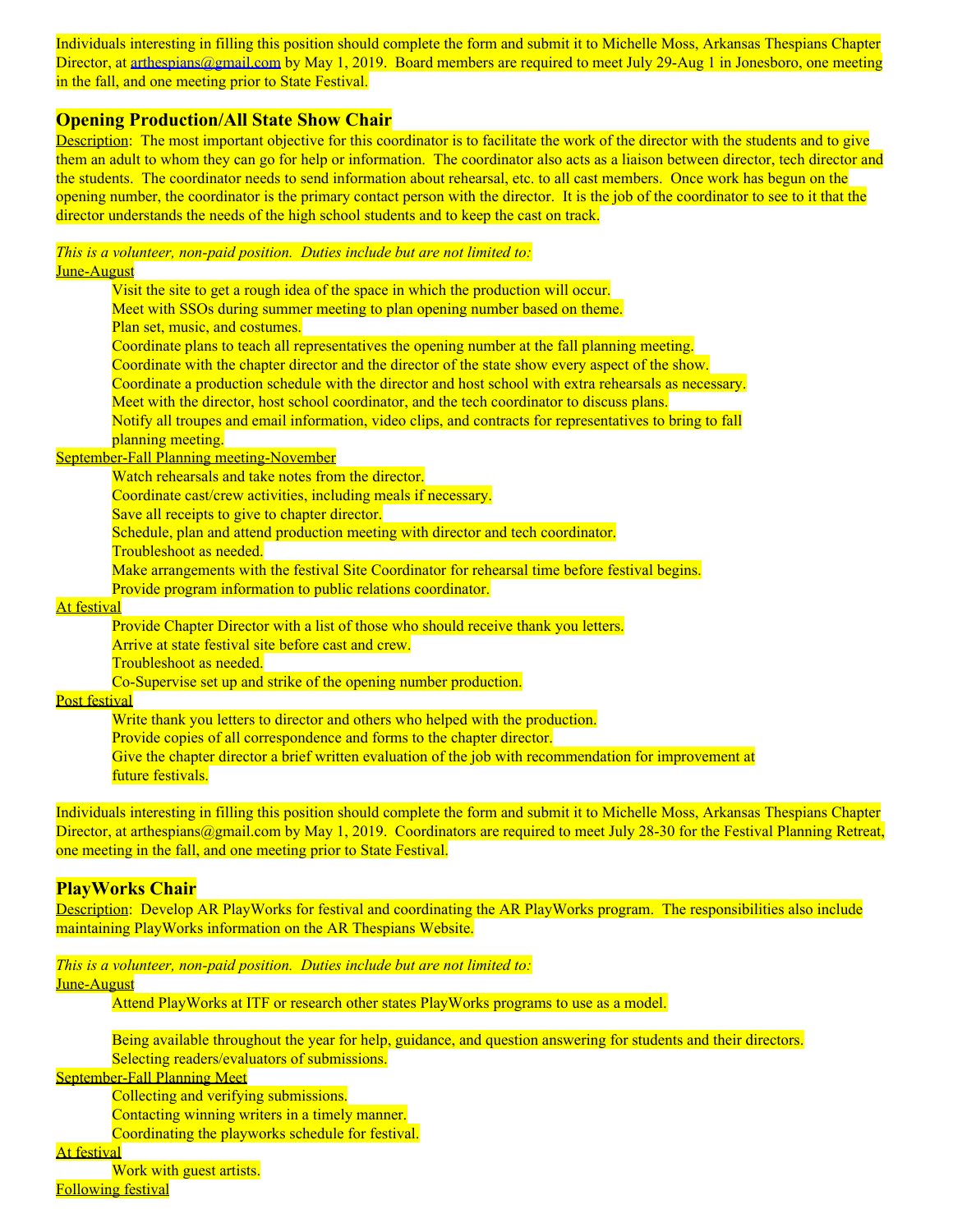Write thank you letters. Submit a written PSA to the public relations coordinator.

Individuals interesting in filling this position should complete the form and submit it to Michelle Moss, Arkansas Thespians Chapter Director, at arthespians@gmail.com by May 1, 2019. Coordinators are required to meet July 28-30 for the Festival Planning Retreat, one meeting in the fall, and one meeting prior to State Festival.

### **STO Leadership Coordinator(s)**

Description: Five or six students are announced each year at state festival as our state student officers. They are lead by Student Liaison Coordinator. The Liaison is responsible for seeing that the STOs assigned festival tasks are completed. This includes conducting leadership seminar, getting materials and being a liaison with the rest of the board.

*This is a volunteer, non-paid position. Duties include but are not limited to:* May-June

Plan the STO leadership retreat in July.

#### Leadership Retreat

Assist the STO in identifying a theme that could/might be applied to it. Determine the parameters for the t-shirt design Discuss the activities for festival Brainstorm ideas with STO to raise money. Plan and assist the STO in conducting the Leadership festival. Learn opening number. Have the STO follow up with a newsletter to post to the web at the conclusion of the retreat. Send a report to the chapter director. Assign an STO to keep their social media updated under the supervision of the Liaison. Assign each STO a Troupe to contact before festival to offer encouragement and answer questions about festival.

## September-Fall Planning Meet

Assist the STOs to lead meeting with all troupe representatives. Teach opening number to representatives. Share festival ideas with representatives. Update and get materials out for STOs elections at state festival. Give each STO and Representative a job and area for festival. Organize committees.

**Before Festival** 

Collect candidates' names and forms for STO elections

#### At festival

Attend all STOs meetings and leadership seminar.

Keep STOs and representatives on task.

Supervise STOs work on opening and awards ceremonies as well as all STOs activities.

Organize the logistics of announcing shows and presenting awards.

Assist in update material for the web. All material is to go through you before you email it to the Webmaster. Structure the voting for STOs, collect and tally vote and report the results to the State Chapter Director and the current STOs.

Buy, Set-up, and Manage the STO Store and Silent Auction.

Individuals interesting in filling this position should complete the form and submit it to Michelle Moss, Arkansas Thespians Chapter Director, at arthespians@gmail.com by May 1, 2019. Coordinators are required to meet July 28-30 for the Festival Planning Retreat, one meeting in the fall, and one meeting prior to State Festival.

#### **One-Act Preliminaries and State Showcase Coordinator**

Description: This coordinator will plan one-act festivals and organize state showcase at State Festival.

*This is a volunteer, non-paid position. Duties include but are not limited to:*

June-August

Set dates and deadlines Update all forms for registration and the website; including proposals for hosting preliminaries Select host schools September-Fall Planning Meet Be available to answer questions and report on progress.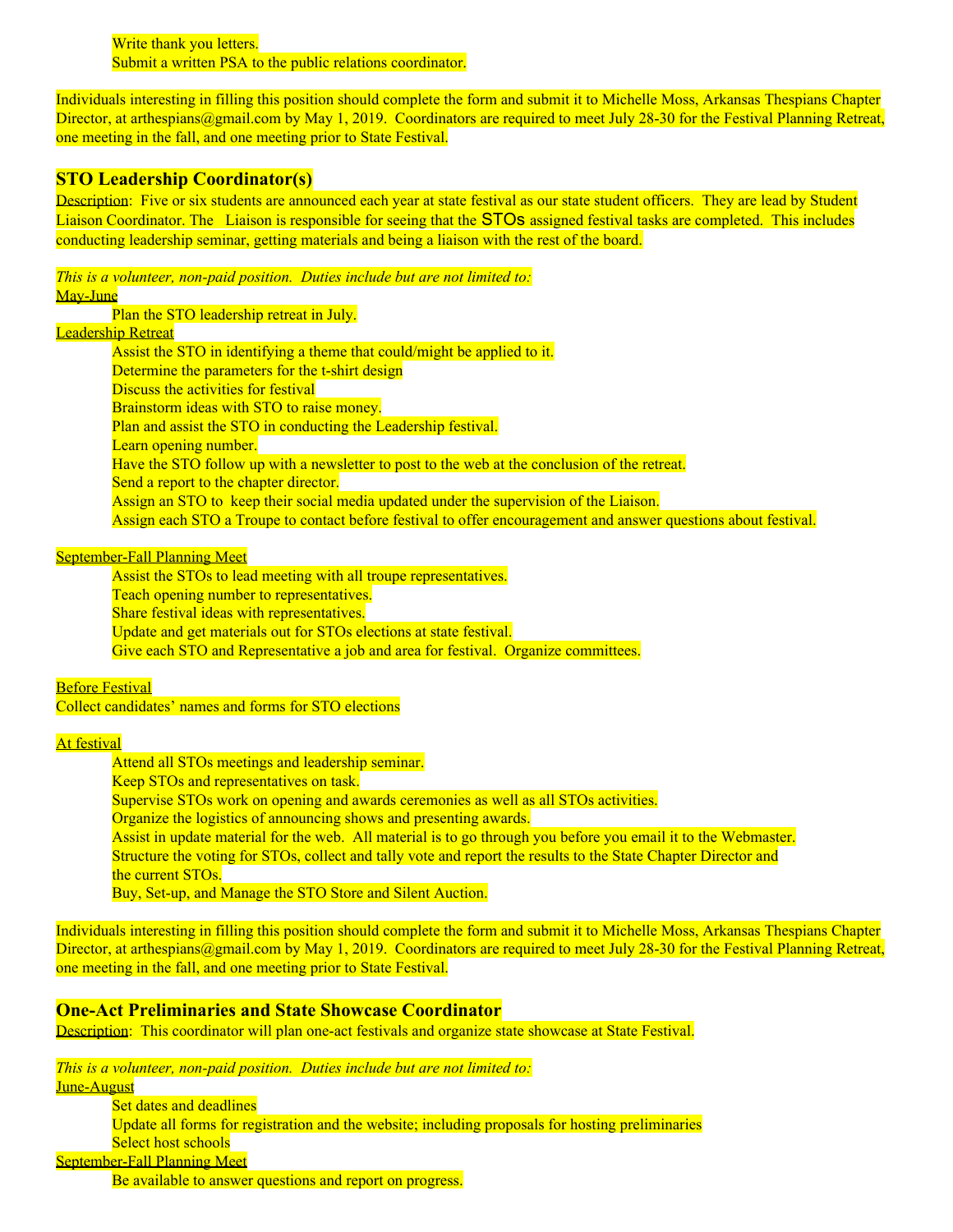Organize the schedule of events for each preliminary and showcase following. Email schedule to Chapter Director. Create signage for schedules, dressing rooms, etc...

#### At festival

Arrive at site at least 10 minutes before the first troupe takes the stage. Greet troupes and directors. Provide adult house management supervision performances.

After festival

Complete a festival assessment. Complete and submit required post festival forms to EdTA.

Individuals interested in filling this position should complete the form and submit it to Michelle Moss, Arkansas Thespians Chapter Director, at [arthespians@gmail.com](mailto:arthespians@gmail.com) by May 1, 2018. Board members are required to meet July 29-Aug 1 in Jonesboro, one meeting in the fall, and one meeting prior to State Festival.

#### **Public Relations Coordinator**

Description: The Public Relations Coordinator is responsible for building and maintaining relationships with board members, thespian troupe directors, and directors to ensure that all state "newsworthy" items are effectively communicated to the appropriate media.

*This is a volunteer, non-paid position. Duties include but are not limited to:*

#### June-August

Draft a tentative list of AR Thespian events to be covered during the year. Compile a list of statewide media outlets and social media outlets. Create and publish AR Thespian calendar for distribution to teachers, administrators, and other parties.

September-November

Assemble media kits Write news releases announcing state events. Create and/or update a media contact database.

At festival

Be available during the event for media and press conferences at festival.

Take pictures of festivals events, targeting the subjects of press releases and updating website.

After festival

Write and distribute news releases for all state events including awards, scholarship recipients, and individual events winners. Prepare a report and turn in to the Chapter Director.

Individuals interesting in filling this position should complete the form and submit it to Michelle Moss, Arkansas Thespians Chapter Director, at arthespians@gmail.com by May 1, 2019. Coordinators are required to meet July 28-30 for the Festival Planning Retreat, one meeting in the fall, and one meeting prior to State Festival.

#### **Registration Chair**

Description: The Registration Coordinator oversees registration, setting appropriate deadline and making sure that all forms are consistent and clear. Create and coordinate online registration for all events throughout the year and provides information to the Webmaster<sup>1</sup>

*This is a volunteer, non-paid position. Duties include but are not limited to:*

June-August

Prepare and update the registration materials for the website.

September-Fall Planning Meet

Check on supplies and if needed order additional badge ribbons, badges holders, etc.

Participate in the scheduling meeting, providing the current registration numbers for planning purposes.

Contact sponsor for badges, invoice them and place order.

Communicate with troupe directors to insure all fees are paid either before or upon arrival to festival.

#### At festival

Oversee the assembly of each troupe's registration materials.

Set up a registration area.

Update totals throughout the weekend.

Give monies collected to the treasurer.

Replace all lost or substituted badges.

### Following festival

Submit festival report to the Chapter Director indicating fees collect in each category.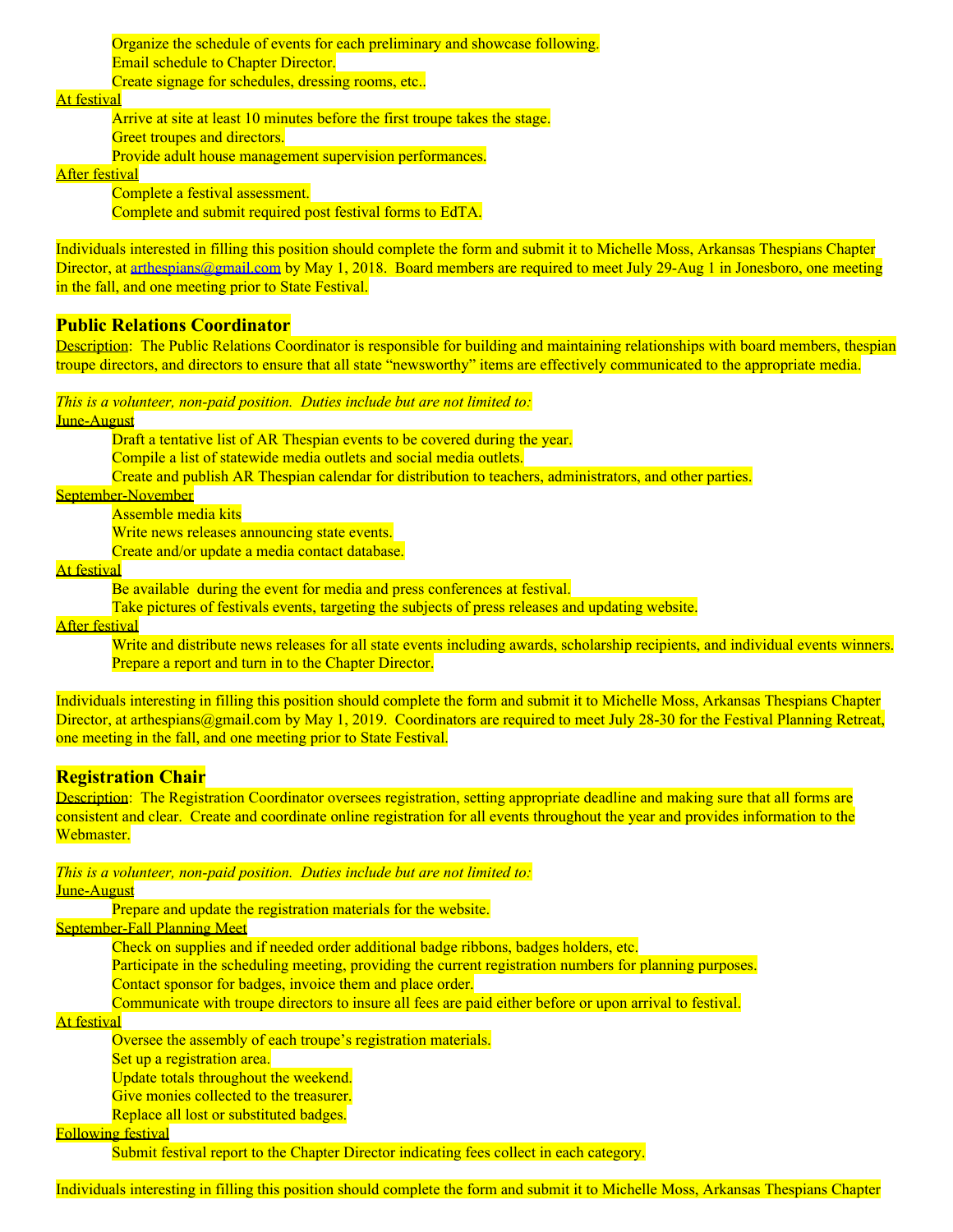Director, at arthespians@gmail.com by May 1, 2019. Coordinators are required to meet July 28-30 for the Festival Planning Retreat, one meeting in the fall, and one meeting prior to State Festival.

#### **Security Chair**

Description: The Security Coordinator will work closely with the Festival On-Site Coordinator to identify potential hazards and safety concerns. This person will be responsible in making provisions to avoid problems during state festival.

*This is a volunteer, non-paid position. Duties include but are not limited to:*

### June-August

At the first visit to the site, make a list and identify areas that could be potential problems. Discuss your list with the host coordinator and the chapter director. September-Fall Planning Meeting

Make arrangements for other board members to supervise areas of potential problems at festival. Create a list of security rules to be included in registration packet. Assist with signage required for safety or to prevent people in unauthorized areas.

At festival

Be available for situations that may arise.

Coordinate extra personnel as needed.

With the assistance from other board members, "sweep" areas to make certain delegates are not in

unauthorized areas.

## Following festival

Prepare a report for the Chapter Director

Individuals interesting in filling this position should complete the form and submit it to Michelle Moss, Arkansas Thespians Chapter Director, at arthespians@gmail.com by May 1, 2019. Coordinators are required to meet July 28-30 for the Festival Planning Retreat, one meeting in the fall, and one meeting prior to State Festival.

#### **Technical Chair**

Description: Coordinates the technical aspects of Tech challenge, Opening number, the state show, one-act preliminaries, and state one-act showcase. The coordinator sends information about rehearsals, etc to all crew people when necessary and act as a liaison between the director and the student technical crews to ensure that students' time will be used productively. This coordinator is the primary contact person about technical issues with the directors of each of the above named events. It is his/her job to see that the directors understand the needs of the high school students and to keep the tech work on course.

## *This is a volunteer, non-paid position. Duties include but are not limited to:*

June-August

Visit festival site, get rough measurements, and estimates of facilities. Work on a list of needs for your tech challenge events. Gather information regarding application procedure and prepare technical crew applications for state events. Update forms for the website. Email forms to troupe directors. Select crews for events. September-Fall Planning Meet Coordinate backstage load ins and strikes. Coordinate time schedules and work with one-act play coordinators, etc for festival events. As soon as state show is chosen, make sure the director/troupe director of the schools presenting the show understand what will be provided and /or allowed at the host school in the set up and strike of the production. Meet the director of the state show and the director of the opening number to discuss plans and design concepts. Plan best use of facilities and time. Work out a plan of action. Arrange with the host coordinator for a facility for tech challenge. Before first rehearsal Notify student crew of their assignments and inform them of the need to attend rehearsals. Notify all tech applicants of crew assignments and their obligations for opening number and the state show. Coordinate materials needed for opening number. Arrange for the storage of equipment and materials for opening number for between rehearsals. During Opening Number Rehearsals and on-site State Show rehearsals Meet with crews. Watch rehearsal and take notes Coordinate work of all crews. Help to coordinate crew activities, including meals. Work with stage manager and director Make sure the technicians have meaningful work to do.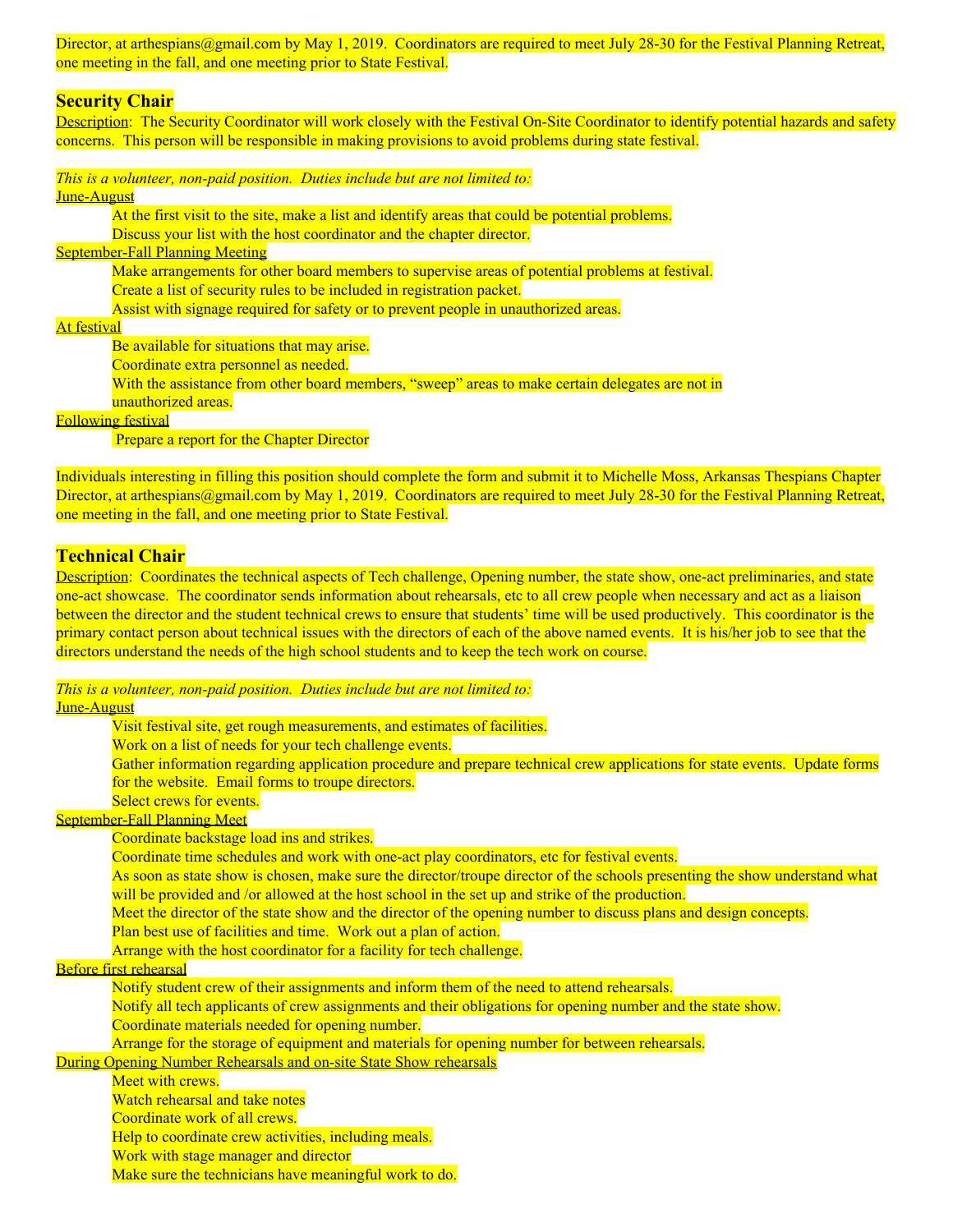#### Before festival

Coordinate arrangements with director of the state show and the host school for load in. Coordinate with the host school, state show cast, and crew to have all technical aspects ready for tech

rehearsal the day before state festival.

Provide chapter director with a list of all contacts and addresses for thank you letters and for bill payments.

#### At festival

Arrive at festival site before cast and crew. Supervise set up and strike of opening number and the state show. Supervise all technical aspect of all performances and events at festival. Set up, supervise, and run tech challenge. Following festival Write thank you letters. Arrange for the return, storage and/or disposition of properties, set pieces and equipment to the proper location. Provide copies of all correspondence and forms to the Chapter Director. Give the Chapter Director a brief written evaluation of the job with recommendations for improvement at future festivals. Make sure all borrowed and rented items are returned to their proper owners.

Individuals interesting in filling this position should complete the form and submit it to Michelle Moss, Arkansas Thespians Chapter Director, at arthespians@gmail.com by May 1, 2019. Coordinators are required to meet July 28-30 for the Festival Planning Retreat, one meeting in the fall, and one meeting prior to State Festival.

#### **Advocacy Coordinator**

Description: The responsibilities of this coordinator are aimed toward adult advocates of theatre education. The primary objective of this coordinator is to keep informed on curriculum and advocacy issues in the state, report them to the board, and devise a method for disseminating the information to the Thespian troupe directors and adult supporters of theatre education in Arkansas. A secondary objective is to arrange opportunities for adults to voice concerns and dialogue about issues that promote excellence in theatre education. Specifically, this coordinator should plan workshops that address the growth and development of theatre education and gauge the impact of theatre education on adults and students.

*This is a volunteer, non-paid position. Duties include but are not limited to:*

Annual

Keep current on curriculum, advocacy, censorship, and other significant topics in Arkansas and report to the board.

June-August

Assemble a database of all college and adult members of Arkansas Thespian who are not troupe directors September-November

Assist workshop committee members in identifying presenters for adults at state festivals.

#### Following festival

Plan and promote the adult workshops for state festivals and summer professional development.

Individuals interesting in filling this position should complete the form and submit it to Michelle Moss, Arkansas Thespians Chapter Director, at arthespians@gmail.com by May 1, 2019. Coordinators are required to meet July 28-30 for the Festival Planning Retreat, one meeting in the fall, and one meeting prior to State Festival.

#### **Webmaster**

Description: The Webmaster is responsible for organizing and maintaining the website for AR Thespians. This coordinator will be responsible for collecting information and posting to the website. This area needs to be accessible to the delegates throughout the year and needs to be updated regularly.

*This is a volunteer, non-paid position. Duties include but are not limited to:*

June-August

Communicate with all directors, coordinators, SSOs on information for the website.

Post updated forms for all events.

September-November

Continue to update information as necessary for the web to communicate with directors and student thespians.

At festival

Update schedules, lists, and maps as needed as material changes.